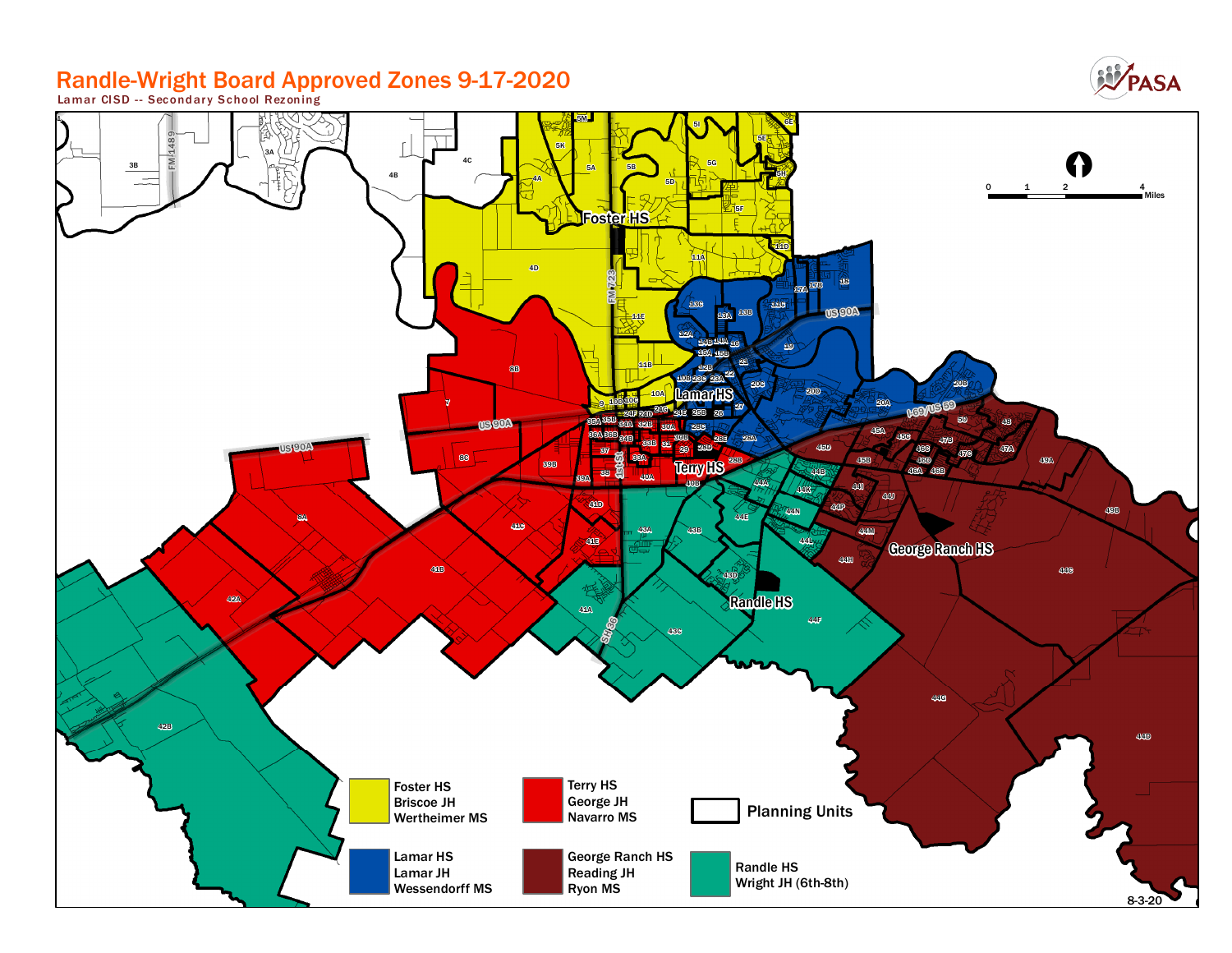# Randle-Wright Board Approved Zones 9-17-2020 **Lamar CISD - - Secondar y School Rezoning**



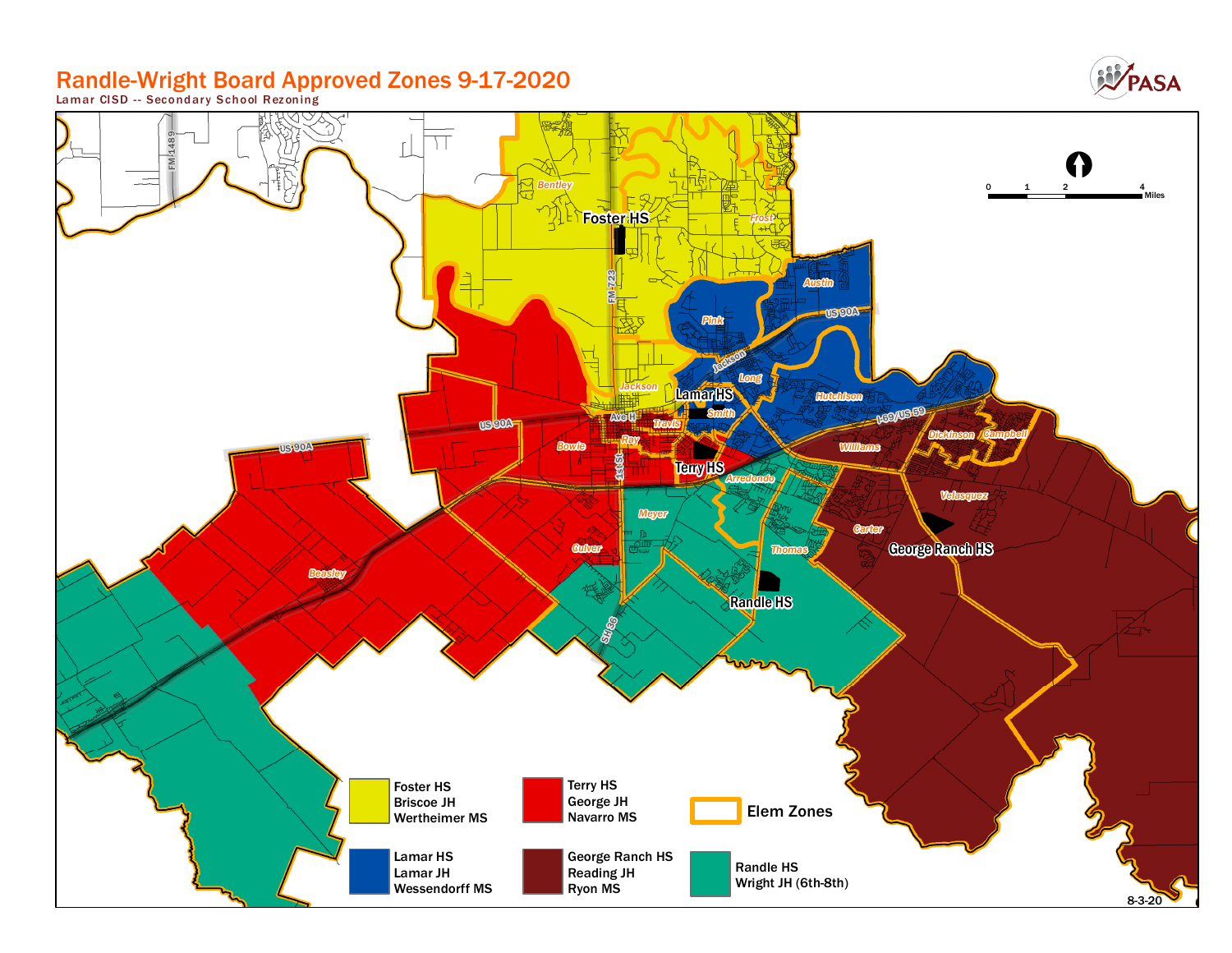# Randle-Wright Board Approved Zones 9-17-2020

Projected Resident 9th-12th Grade Students

|  |                                                                    | 2021 |  |  | 2022 2023 2024 2025 2026 2027 |  |  |  | 2028                                                        | 2029 |
|--|--------------------------------------------------------------------|------|--|--|-------------------------------|--|--|--|-------------------------------------------------------------|------|
|  | George Ranch 2,505 2,385 2,248 2,172 2,130 2,124 2,147 2,339 2,578 |      |  |  |                               |  |  |  |                                                             |      |
|  |                                                                    |      |  |  |                               |  |  |  | Lamar 2,024 2,126 2,247 2,330 2,425 2,538 2,656 2,783 3,017 |      |
|  | Randle                                                             |      |  |  |                               |  |  |  | 765 1,237 1,764 1,934 2,047 2,171 2,303 2,506 2,699         |      |
|  | <b>Terry</b>                                                       |      |  |  |                               |  |  |  | 1,962 1,823 1,684 1,714 1,766 1,779 1,849 1,985 2,142       |      |

## Ethnicity / SES Breakdown 2020-21 Elementary Feeders

|          | Randle | George<br>Ranch | Lamar | Terry | Foster | <b>Fulshear</b> | <b>LCISD</b> |                | Randle | George<br>Ranch | Lamar | <b>Terry</b> |
|----------|--------|-----------------|-------|-------|--------|-----------------|--------------|----------------|--------|-----------------|-------|--------------|
| Black    | 33%    | 24%             | 26%   | 10%   | 24%    | 21%             | 23%          | Arredondo      | 62%    |                 | 21%   | 18%          |
| Hispanic | 47%    | 25%             | 52%   | 81%   | 32%    | 25%             | 43%          | <b>Beasley</b> | 32%    |                 |       | 68%          |
| White    | 13%    | 39%             | 14%   | 8%    | 32%    | 44%             | 26%          | Carter         |        | 100%            |       |              |
| Asian    | 7%     | 11%             | 6%    | 0%    | 11%    | 8%              | 8%           | Culver         | 31%    |                 |       | 69%          |
| Other    | 0%     | 1%              | 1%    | 0%    | 1%     | 2%              | 1%           | Hutchison      |        |                 | 100%  |              |
|          |        |                 |       |       |        |                 |              | Meyer          | 81%    |                 |       | 19%          |
| EcoDis   | 55%    | 26%             | 63%   | 78%   | 33%    | 25%             | 46%          | <b>Smith</b>   |        |                 | 100%  |              |
|          |        |                 |       |       |        |                 |              |                |        |                 |       |              |

## Resident EE-12th Grade Students **into Proposed Secondary Tracks**

|                | Randle | George<br>Ranch | Lamar | <b>Terry</b> |
|----------------|--------|-----------------|-------|--------------|
| Arredondo      | 62%    |                 | 21%   | 18%          |
| <b>Beasley</b> | 32%    |                 |       | 68%          |
| Carter         |        | 100%            |       |              |
| Culver         | 31%    |                 |       | 69%          |
| Hutchison      |        |                 | 100%  |              |
| Meyer          | 81%    |                 |       | 19%          |
| Smith          |        |                 | 100%  |              |
| Williams       |        | 100%            |       |              |